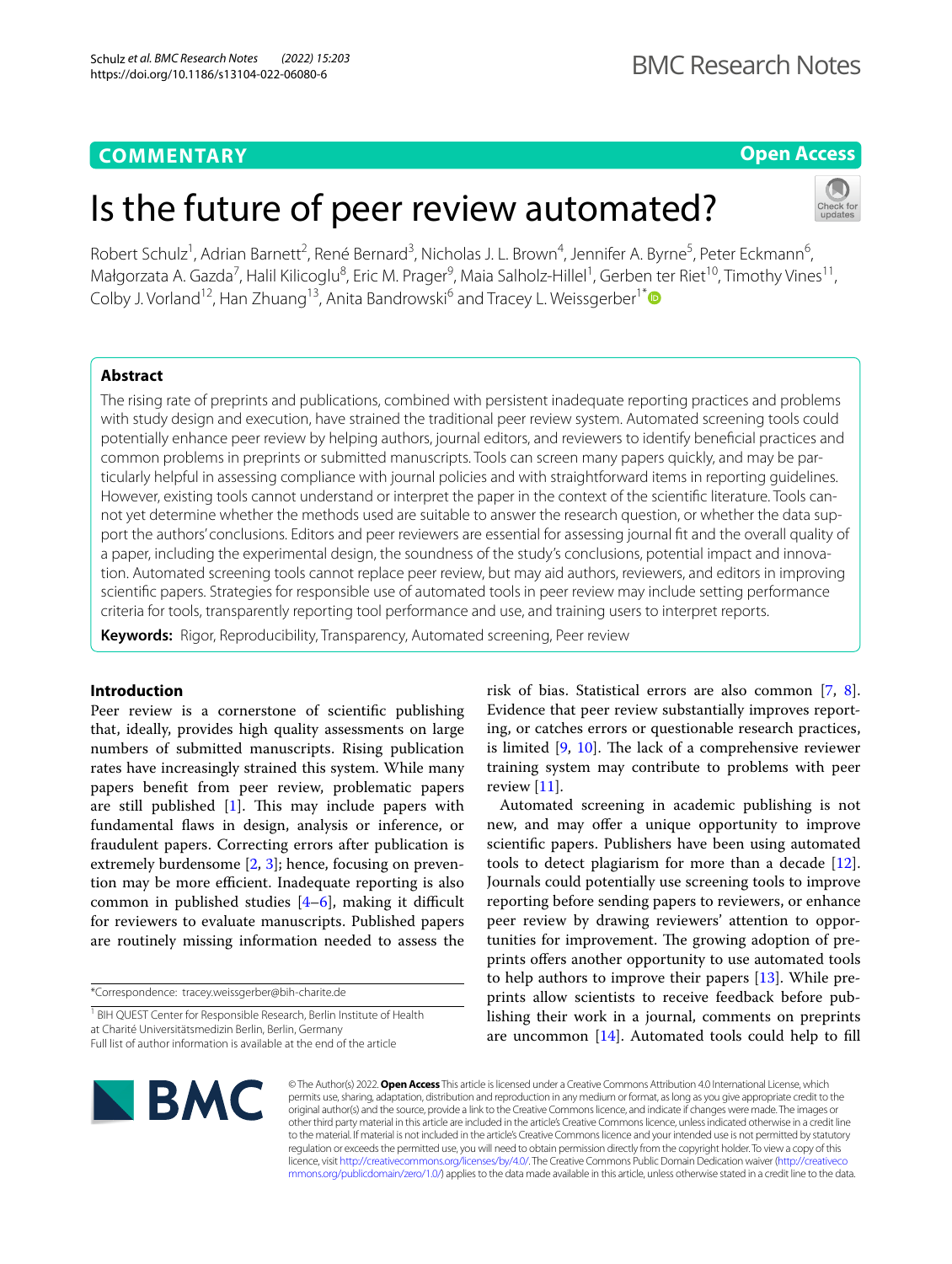this gap. Some publishers are experimenting with using automated tools to check for factors such as statistical reporting errors [[15](#page-4-13)], ethics statements, blinding, randomization and sample size calculations [[16\]](#page-4-14).

Our experience suggests that automated screening is most powerful when many tools are applied simultaneously to assess various aspects of reporting. The ScreenIT pipeline, which includes a growing set of automated tools, has been used to post public reports on more than 23,000 bioRxiv and medRxiv COVID-19 preprints [\[17](#page-4-15)]. While this approach was adopted to support authors and readers in assessing the food of COVID-19 preprints, it demonstrates the feasibility and potential of widespread automated screening. Table [1](#page-1-0) provides a brief overview of some tools that have been used to screen preprints or papers. Given these developments, it is important to consider the strengths and limitations of automated screening and how one might responsibly integrate these tools into the editorial process.

## **Main text**

#### **How can automated screening help peer review?**

Peer review includes three areas of assessment: journal ft, research and reporting quality, and compliance. The "fit" assessment considers whether the manuscript aligns with the journal's aims and scope and is typically performed by journal editors or administrators [[24](#page-4-16)]. Fit may also include basic assessments, such as confrming that the submission is a legitimate scientifc paper that falls into one of the journal's accepted article types. The research and reporting quality assessment examines many factors, including scientifc rigor, novelty, anticipated impact, signifcance to the feld, relevance to medical practitioners, the wider scientifc community and society, and the quality of writing and data presentation. This broad assessment is typically performed by reviewers, although editors may also contribute. Compliance assessment determines whether the article complies with relevant policies. This includes ethical standards (e.g., plagiarism, consent, or ethical approval statements), funder requirements (e.g., grant numbers, clinical trial registrations), and journal requirements (e.g., compliance with formatting guidelines, reporting guidelines or open data policies). The journal editorial office may assess aspects of compliance, although reviewers may also comment on adherence to reporting guidelines or other compliance elements

that impact research and reporting quality. The compliance and research and reporting quality assessments provide authors with valuable feedback, while all three

<span id="page-1-0"></span>**Table 1** Examples of automated tools used to screen preprints, submitted papers or publications

| Tool                                  | Screening topics and rationale                                                                                                                                                                                                                                                                                                                                                                                                                                                                                                                                                                 |
|---------------------------------------|------------------------------------------------------------------------------------------------------------------------------------------------------------------------------------------------------------------------------------------------------------------------------------------------------------------------------------------------------------------------------------------------------------------------------------------------------------------------------------------------------------------------------------------------------------------------------------------------|
| Sciscore [18]                         | Many factors, including:<br>RRIDs: Unique persistent identifiers that allow readers to determine exactly what resource (e.g., cell line, anti-<br>body, model organism, software) was used<br>Ethics & consent statements: Required for legal compliance<br>Blinding & randomization: The failure to blind or randomize experiments is associated with overestimated<br>effect sizes<br>Sample size calculations: Provide information about whether the study was designed and powered to detect<br>an effect of an expected size<br>Sex/gender: Effects may differ according to sex or gender |
| ODDPub <sup>[19]</sup>                | Open data, open code: Open data and open code make it easier to reproduce analyses, identify potential<br>errors, and re-use data                                                                                                                                                                                                                                                                                                                                                                                                                                                              |
| Limitation-recognizer [20]            | Author-acknowledged limitations: Every study has limitations. Acknowledging limitations provides essential<br>context that allows readers to interpret the study results                                                                                                                                                                                                                                                                                                                                                                                                                       |
| Barzooka [21]                         | Bar graphs of continuous data: Many datasets can lead to the same bar graph and the actual data may suggest<br>different conclusions from the summary statistics alone. These graphs should be replaced with dot plots, box<br>plots or violin plots                                                                                                                                                                                                                                                                                                                                           |
| Jetfighter [22]                       | Rainbow color maps: Rainbow color maps are not colorblind accessible, and create visual artifacts for readers<br>with normal color vision                                                                                                                                                                                                                                                                                                                                                                                                                                                      |
| Trial registration<br>number screener | Clinical trial registration numbers: Clinical trials must be registered in an International Clinical Trials Registry<br>Platform registry, and this number must be reported in publications. This makes it easier to detect practices like<br>outcome switching                                                                                                                                                                                                                                                                                                                                |
| Statcheck [7]                         | Misreported p-values: p-values that do not match the reported test statistic and degrees of freedom are com-<br>mon and can sometimes alter study conclusions                                                                                                                                                                                                                                                                                                                                                                                                                                  |
| Scite reference check                 | Citation of retracted papers, or papers with corrections or errata: Checking cited papers for editorial notices can<br>help to identify potentially problematic citations                                                                                                                                                                                                                                                                                                                                                                                                                      |
| Seek and blastn (semi-automated) [23] | Confirms that nucleotide sequences were correctly identified: Incorrect identification or use of nucleotide<br>sequences makes it difficult to interpret or reproduce study results. Results from this tool require confirmation<br>from an expert reviewer                                                                                                                                                                                                                                                                                                                                    |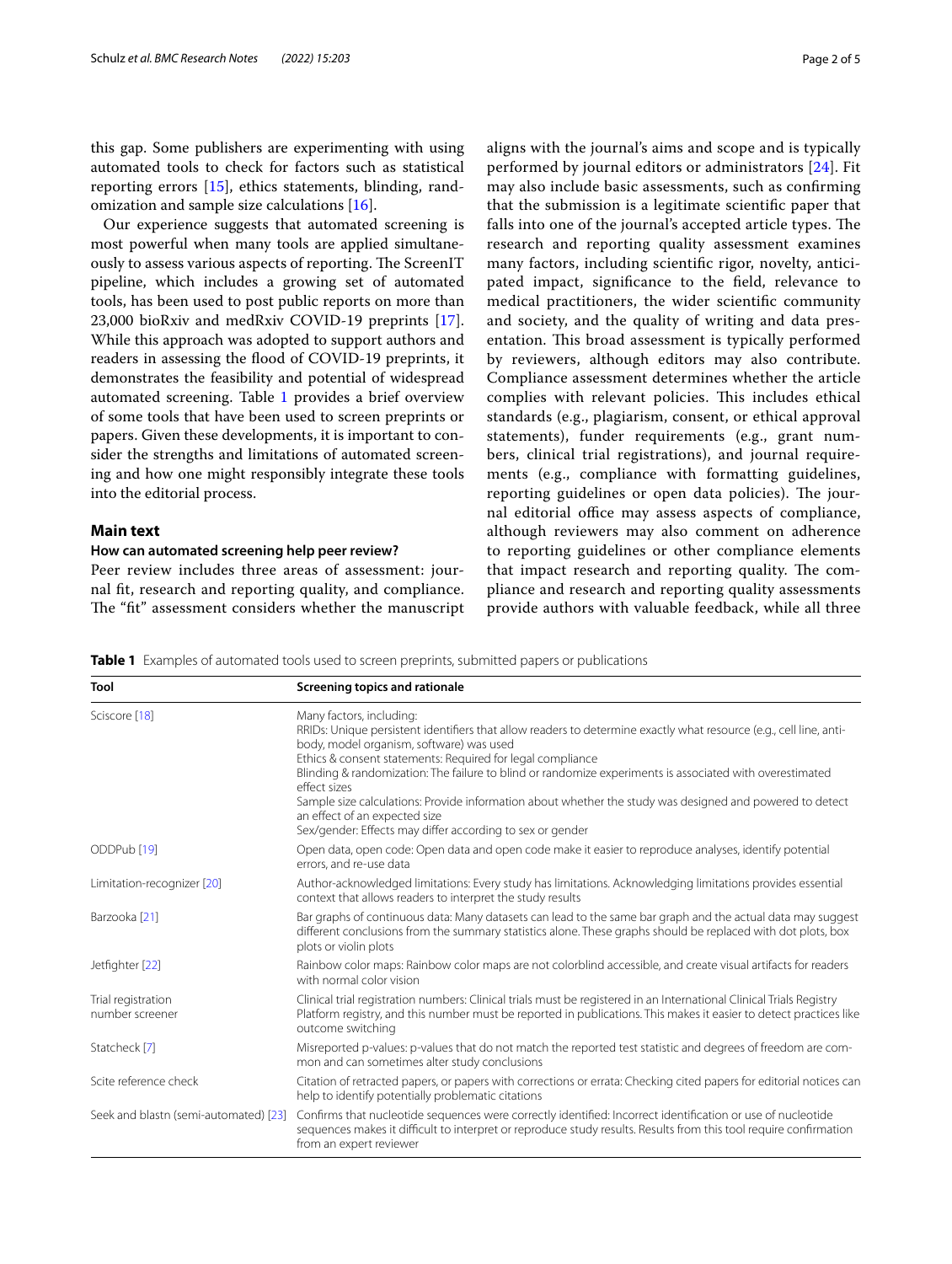assessments help editors to decide which papers to publish.

We believe that in their current form, automated tools have the most potential to aid in assessing compliance. This may also include some routine aspects of the research and reporting quality assessment (e.g., compliance with elements of reporting guidelines, such as CONSORT  $[25]$  $[25]$ , PRISMA  $[26]$  $[26]$ , or ARRIVE  $[27]$ ). The broader research quality and journal ft assessments are best left to expert human reviewers and editors. While limited in scope, using automated tools to aid in assessing compliance and basic reporting quality items would fill an important gap. Editorial offices often lack the expertise and capacity to check all compliance criteria. Many "best practice" criteria are routinely neglected by reviewers and editors. These include criteria such as following reporting standards, or transparently presenting statistical results [\[28](#page-4-26)].

#### **Strengths and limitations of automated screening**

Automated screening tools may be able to address several limitations of peer review [\[24](#page-4-16)]. Traditional peer review often fails to address widely accepted, but suboptimal, research practices and guideline details. Examples include incomplete reporting of criteria to assess risk of bias [\[6](#page-4-4)], ambiguous or incorrect citations [\[29\]](#page-4-27), lack of open data or code [\[30\]](#page-4-28), incorrect statistical calculations [[31\]](#page-4-29), and underreporting of ethics [\[32](#page-4-30)], sex as a biological variable  $[33]$  $[33]$ , and limitations statements  $[34]$  $[34]$ . Whereas traditional peer review requires time and effort [\[35\]](#page-4-33), tools can quickly screen many papers and provide individualized feedback on some of the items included in transparency and reporting guidelines. Automated screening may also raise awareness of the existence of guidelines and the need for better practices. In addition to detecting potential problems or missing information, tools can also detect benefcial practices (e.g. open data, open code). Tools can be adapted to assess diferent types of studies, such as in vitro, preclinical or clinical research, or diferent study designs.

Despite these advantages, automated tools have important limitations  $[17]$ . Tools make mistakes. They cannot always determine whether an item is relevant to a given paper, especially when reporting is poor. Furthermore, tools that assess reporting quality may not capture information that reflects the methodological quality of the experiment. Automated screening tools typically use algorithms or machine learning to recognize patterns, with varying levels of sophistication. Existing tools are not capable of understanding or interpreting the research in the context of the scientific literature. They cannot determine whether the methods used are suitable to answer the research question, or whether the data support the authors' conclusions. A deeper understanding is essential for assessing innovation, impact, and some elements of scientifc rigor. Notably, many of these limitations may also apply to human reviewers, especially those who are not trained in peer review or are reviewing papers outside their area of expertise.

#### **Considerations for responsible use of automated screening**

Within the editorial process, potential users of automated tool reports include authors, journal editors, administrative staf, and reviewers. Introducing tools into the editorial process requires careful consideration and pilot testing. Reports should be interpreted by a knowledgeable reader and could be targeted across phases and to diferent stakeholders, such as journal editors and peer reviewers. Simply introducing reports into a system where many peer reviewers receive minimal training in manuscript review may have unintended consequences. Some reviewers might uncritically rely on the reports, rather than using the reports as supplemental information and focusing on impact, innovation, and other factors that the existing tools cannot reliably assess [\[36](#page-4-34)]. Authors and reviewers who are not familiar with the reports, or who regularly use suboptimal practices identifed by tools, may not understand why the items mentioned in reports are important or how to implement better practices. All users should also be aware that tools make mistakes. Tool performance, as measured by F1 scores, sensitivity and specifcity, should be transparently reported, along with known performance issues to aid all users in gauging the efectiveness of the tools. F1 scores are calculated as the harmonic means of precision and recall.

Integrating automated screening into the editorial process also requires technical solutions. Adding new tools to manuscript submission systems is time consuming and can be expensive. Sometimes publishers expect tool developers to cover these costs, which far exceed project budgets for open source tool developers. Systems to quickly and inexpensively integrate tools into manuscript submission platforms are urgently needed.

There are also many opportunities to expand and improve the tools themselves. ScreenIT shows that integrating tools into a combined pipeline allows us to screen for more features, including criteria that are relevant to diferent study designs or disciplines. Furthermore, ScreenIT includes several instances where diferent tools screen for similar items. These include features like open data and open code, clinical trial registrations, the use of problematic cell lines, and attrition. Even in these cases, our experience indicates that combining reports from multiple tools gives a more complete picture than using a single tool. Diferent tools may screen diferent parts of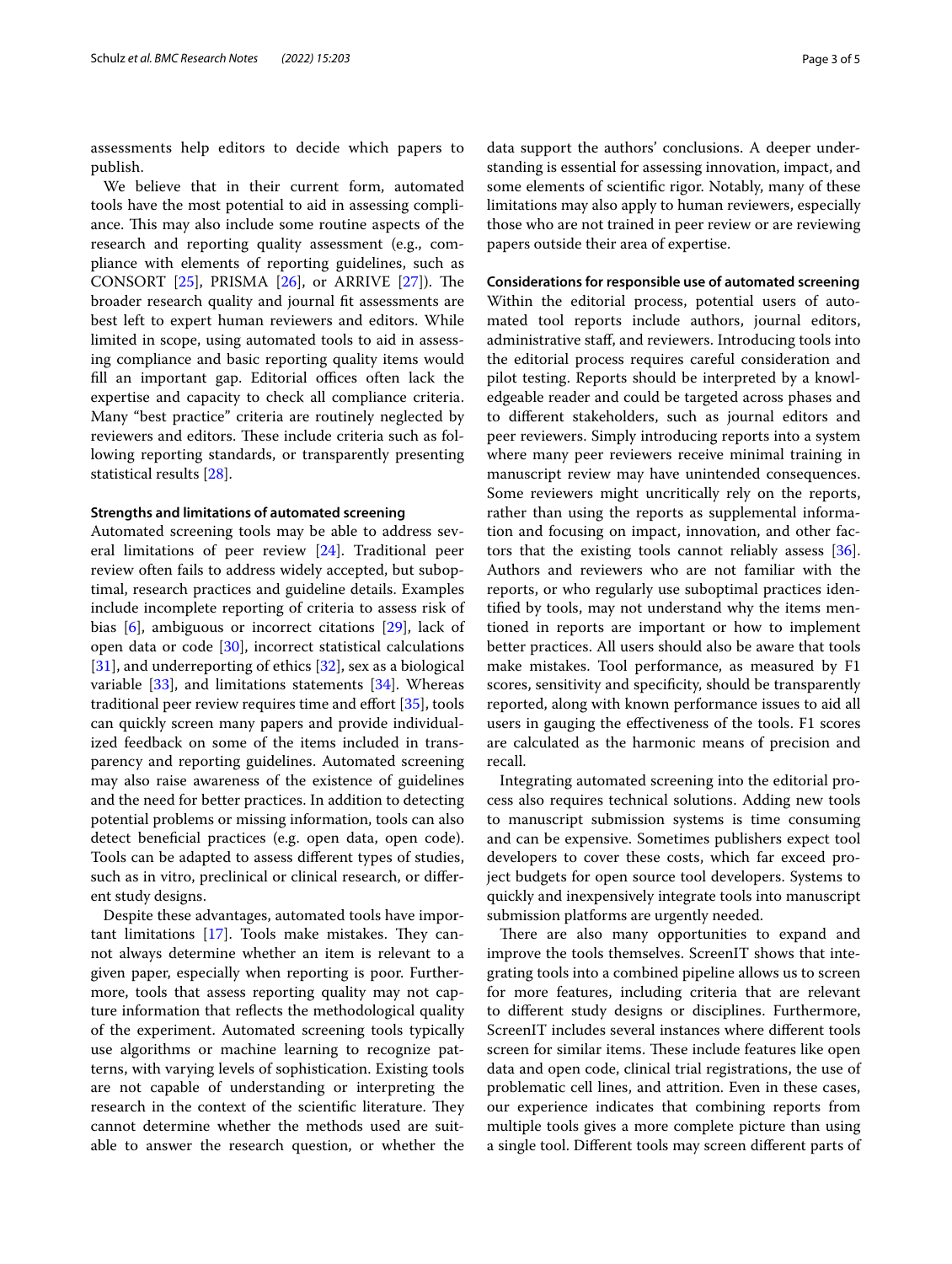the manuscript, detect diferent criteria, or be optimized for diferent types of papers. Publishers will want to select the subset of tools that meets their needs, or adapt the tools to suit their reporting requirements. Automated tools could also be developed for other applications, such as trial registries and funding applications.

Several other factors should be considered to ensure that automated screening tools meet the scientifc community's needs. Research should systematically assess factors that one could examine with automated screening, and identify those that have the most impact on the interpretation of study results. This would guide tool developers in determining what types of tools are most urgently needed. The level of reporting that a tool detects is also important. A tool to detect blinding, for example, could be designed to determine whether any statement about blinding is present, whether blinding was used at any phase of the study, or whether individual stakeholder groups were blinded (e.g., patients, caregivers, outcome assessors, or data analysts). Tools that detect any statement may be most useful for items that are rarely addressed, whereas tools that assess nuanced reporting are better for commonly reported items.

Finally, we need to consider the user experience and needs of the scientifc community. Reports should be carefully designed, with feedback from researchers and publishers, and combined with educational materials to provide authors with clear guidance about how to improve their paper. The scientific community needs to identify the most responsible way to share reports. At what phase of peer review should reports be shared with editors, peer reviewers, and authors? When screening preprints, should reports be shared only with the authors, reviewers, and editors, or should reports be publically available to readers? We also need standards for transparently reporting tool performance and limitations, and determining how these criteria should factor into the reporting and interpretation of tool results. If automated screening becomes widespread, publishers and toolmakers may need to protect against gaming.

## **Outlook**

Editors and peer reviewers are essential for assessing journal ft and research and reporting quality, including scientifc rigor, the soundness of the study's conclusions, potential impact, and innovation. Automated screening tools may play a valuable supporting role in assessing compliance and some elements of research and reporting quality, such as compliance with reporting guidelines. Automated screening may also be useful in systematically raising awareness about the problems with widely accepted, suboptimal practices that might be overlooked in peer review. While the future of peer review may include reports from automated tools, knowledgeable reviewers should use these reports responsibly. Future work should enhance existing tools, simplify integration of tools into editorial systems, and train reviewers, editors and authors to use tool reports to improve papers. If successful, automated tools could reduce poor reporting and educate researchers about reporting best practices.

#### **Abbreviations**

APA: American Psychological Association; RRID: Research resource identifer.

#### **Acknowledgements**

Not applicable.

#### **Author contributions**

All authors (RS, AB, RB, NJB, JAB, PE, MAG, HK, EMP, MSH, GtR, TV, CJV, HZ, AB, TLW) participated in discussions to develop the ideas for the manuscript and commented on a draft outline. TW and RS prepared the frst draft of the manuscript. All authors (RS, AB, RB, NJB, JAB, PE, MAG, HK, EMP, MSH, GtR, TV, CJV, HZ, AB, TLW) revised and edited the manuscript, and read and approved the fnal manuscript. All authors read and approved the fnal manuscript.

#### **Funding**

JAB gratefully acknowledges grant funding from the National Health and Medical Research Council of Australia, Ideas grant ID APP1184263.

#### **Availability of data and materials**

No data or materials were generated during preparation of this commentary.

#### **Declarations**

**Ethical approval and consent to participate** Not applicable.

#### **Consent for publication**

Not applicable.

#### **Competing interests**

AB is a cofounder and CEO of SciCrunch Inc, the company that created SciScore to serve journals in compliance with the MDAR standard. TV is the founder and Director of DataSeer Research Data Services Ltd.

#### **Author details**

<sup>1</sup> BIH QUEST Center for Responsible Research, Berlin Institute of Health at Charité Universitätsmedizin Berlin, Berlin, Germany. <sup>2</sup> Australian Centre for Health Services Innovation and Centre for Healthcare Transformation, School of Public Health & Social Work, Queensland University of Technology, Brisbane, QLD, Australia. <sup>3</sup> NeuroCure Cluster of Excellence, Charité Universitätsmedizin Berlin, Berlin, Germany. 4 Department of Psychology, Linnaeus University, Växjö, Sweden. <sup>5</sup> Faculty of Medicine and Health, New South Wales Health Pathology, The University of Sydney, New South Wales, Australia. <sup>6</sup>Department of Neuroscience, University of California, San Diego, La Jolla, CA, USA. <sup>7</sup>UMR 3525, Institut Pasteur, Université de Paris, CNRS, INSERM UA12, Comparative Functional Genomics group, Paris, France. <sup>8</sup>School of Information Sciences, University of Illinois Urbana-Champaign, Champaign, IL, USA. <sup>9</sup>Translational Research and Development, Cohen Veterans Bioscience, New York, NY, USA.<br><sup>10</sup>Faculty of Health, Center of Expertise Urban Vitality, Amsterdam University of Applied Science, Amsterdam, The Netherlands. <sup>11</sup>DataSeer Research Data Services Ltd, Vancouver, BC, Canada. <sup>12</sup>Indiana University School of Public Health-Bloomington, Bloomington, IN, USA. <sup>13</sup> School of Information Studies, Syracuse University, Syracuse, NY, USA.